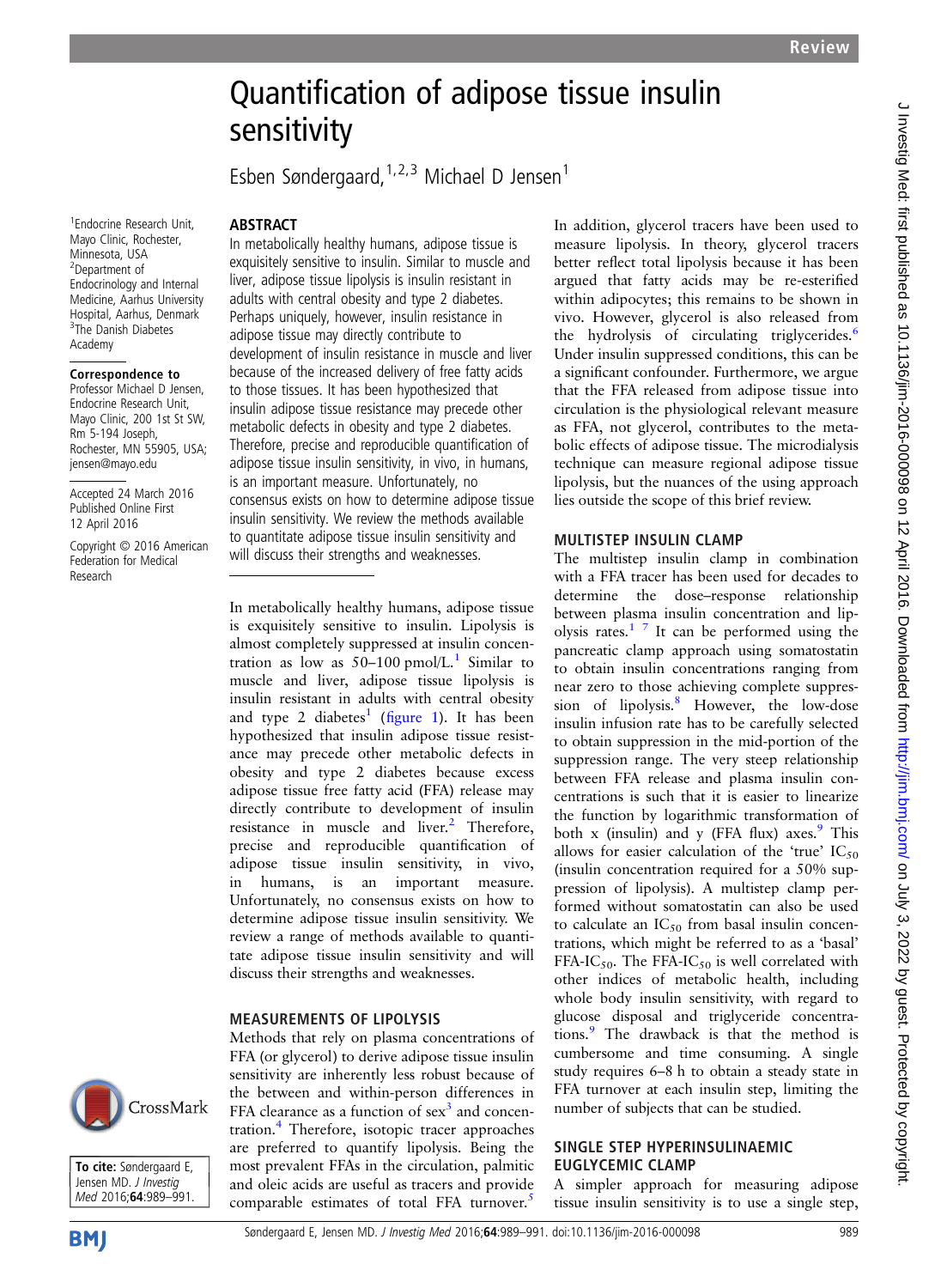<span id="page-1-0"></span>

Figure 1 Relationship between insulin concentration and palmitate flux. Individual with obesity and type 2 diabetes are resistant to the effect of insulin on lipolysis. Lipolysis suppress to a similar level as for insulin sensitive individuals, but at a higher insulin concentration.

hyperinsulinemic, euglycemic clamp with isotopic tracer measures of lipolysis under basal and hyperinsulinemic conditions. This approach is considered the gold standard for quantifying whole body insulin sensitivity for glucose and is less time consuming than the multistep clamp. The single step insulin clamp can provide reasonable estimates of adipose tissue (and glucose) insulin sensitivity, again because the relationship between insulin concentration and FFA flux can be linearized using logarithmic transformation of insulin concentrations and flux. The two points (basal and insulin suppressed) obtained using this method can provide similar estimates of  $ED<sub>50</sub>$  as the multistep clamp method.<sup>[9](#page-2-0)</sup> However, as can be observed in figure 1, because the curve is very steep in insulin sensitive individuals, if the insulin dose selected is even slightly above that needed for maximal suppression, the  $IC_{50}$  can be grossly overestimated.<sup>[9](#page-2-0)</sup>

#### MODELLING THE EFFECT OF INSULIN ON LIPOLYSIS

Analog to the minimal model for quantification of the effect of insulin on glucose disposal, $10 \mod 10$  $10 \mod 10$  modelling approaches are available for the suppressive effect of insulin on FFA concen-trations.<sup>[11](#page-2-0)</sup> Here, the effect of insulin on lipolysis is modelled during an insulin-modified frequently sampled intravenous glucose tolerance test  $(IM-FSIVGTT)^{11}$  $(IM-FSIVGTT)^{11}$  $(IM-FSIVGTT)^{11}$  or an oral glucose tolerance test<sup>12</sup> without using an FFA tracer. For the IM-FSIVGTT, glucose concentration is maintained in at or above the euglycemic range, with a glucose infusion to avoid a hypoglycemia-induced counter-regulatory response, which itself can markedly alter lipolysis.<sup>[13](#page-2-0)</sup> These methods measure the dynamic response of FFA concentrations to a glucose bolus that stimulates endogenous insulin secretion. It has been argued that the dynamic insulin response to a glucose bolus is a more physiological challenge than the clamp method and that this approach may be able to detect

differences in the adipose tissue response to insulin not revealed during constant insulin infusions.<sup>[11](#page-2-0)</sup> Our concern, however, is that these mathematical models rely on number assumptions regarding compartments and the kinetics of FFA clearance that have not been fully validated against models lacking such assumptions. Furthermore, high baseline FFA levels may negatively affect β-cell function and reduce the insulin response to the glucose bolus.<sup>[14](#page-2-0)</sup> Another limitation with model-based methods is their complexity. Researchers not trained in or lacking collaborators in mathematical modelling may have insufficient appreciation of the limitations and assumptions. This can lead to overinterpreting the results. In contrast, the clamp methods provide straightforward dose–response curves that are more easily interpreted.

### SIMPLE INDICES TO MEASURE ADIPOSE TISSUE INSULIN SENSITIVITY

A simpler approach to measure adipose tissue insulin sensitivity is to measure postabsorptive plasma insulin and FFA concentrations (the Adipo-IR). This index is similar to the HOMA-IR, $15 \times 16$  and is calculated by multiplying postabsorptive concentrations of insulin and FFA. However, validation of the Adipo-IR against other measures of adipose tissue insulin sensitivity is lacking. Our concerns are that the relationship between insulin and FFA concentrations is affected by factors other than adipose tissue insulin sensitivity, such as age, sex, body composition, ethnicity or physical fitness. Furthermore, the index is based on a single measurement of insulin and FFA concentration, and is therefore more prone to analytical and day-to-day variation. The day-to-day variability of palmitate flux is substantial, as much as 31% in subjects consuming their usual  $\text{dist.}^8$  $\text{dist.}^8$  This can be reduced to half by providing subjects with a weight maintaining diet, $3$  however, that will often not be applicable for larger studies where the Adipo-IR is applied. Whether the day-to-day variation in FFA concentration is independent of or follows the variation in insulin concentration remains unknown. The major advantage of this index is that it is easy to measure and calculate for large numbers of subjects. Therefore, it can be applied for studies with substantially larger sample size compared with that of the clamp method.

Another index of adipose tissue insulin sensitivity has been suggested, but has not yet been applied for any additional studies. The Adipose Tissue Insulin Resistance Index (ATIRI) multiplies postabsorptive palmitate flux rates determined by a palmitate tracer relative to postabsorptive insulin concentrations.<sup>[17](#page-2-0)</sup> This has been validated with a reasonable predictive value to suppression of lipolysis during a hyperinsulinemic euglycemic clamp  $(R^2=0.73)$  in obese individuals.[17](#page-2-0)

# **CONCLUSION**

Adipose tissue insulin sensitivity has attracted less attention than has insulin sensitivity in muscle and liver. However, the key role of adipose tissue in delivering FFA for other insulin sensitive tissues necessitates a better understanding of the regulation of lipolysis. Several methods are available to estimate adipose tissue insulin sensitivity. We argue that the most pharmacologically pure approach is the 'true' FFA-IC $_{50}$  that we described above, using somatostatin to